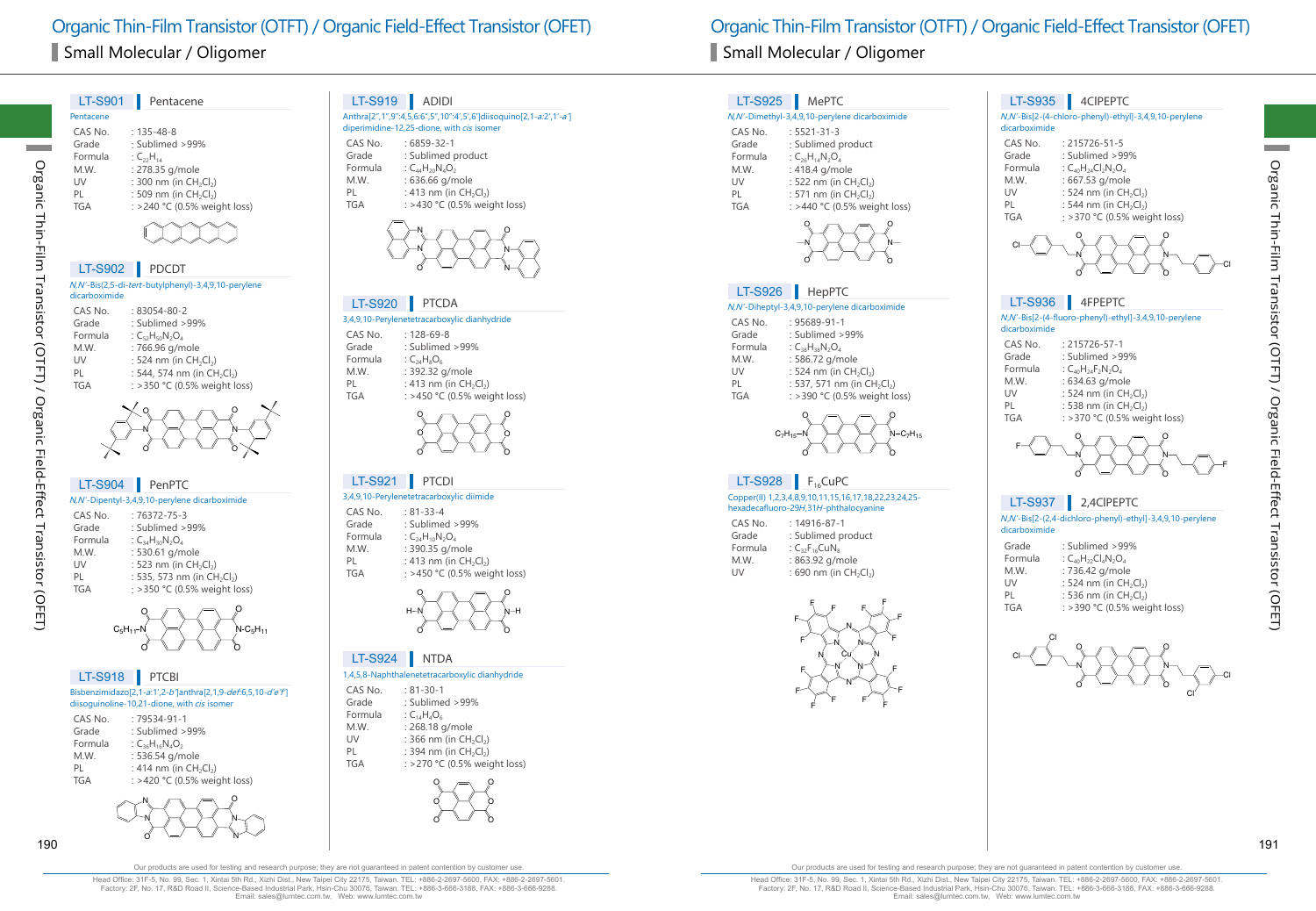N,N'-Bis[2-(2,6-dichloro-phenyl)-ethyl]-3,4,9,10-perylene dicarboximide Grade : Sublimed >99%<br>Formula : C. H<sub>32</sub>CLN<sub>3</sub>O. Formula  $C_{40}H_{22}Cl_4N_2O_4$ <br>M.W.  $: 736.42 \text{ q/mol}$ M.W. : 736.42 g/mole<br>UV : 524 nm (in CH UV : 524 nm (in CH<sub>2</sub>Cl<sub>2</sub>)<br>PL : 536 nm (in CH<sub>2</sub>Cl<sub>2</sub>) PL : 536 nm (in  $CH_2Cl_2$ )<br>TGA : >440 °C (0.5% wei  $:$  >440 °C (0.5% weight loss) LT-S938 2,6CIPEPTC N N O O O O Cl Cl Cl Cl <sup>N</sup>,N'-Bis(2-phenyl-ethyl)-3,4,9,10-perylene dicarboximide CAS No. : 67075-37-0 Grade : Sublimed >99%<br>Formula :  $C_{40}H_{26}N_{2}O_{4}$ Formula  $C_{40}H_{26}N_2O_4$ <br>M.W.  $: 598.64$  g/m M.W. : 598.64 g/mole<br>UV : 524 nm (in CH UV : 524 nm (in CH<sub>2</sub>Cl<sub>2</sub>)<br>PL : 537 nm (in CH<sub>2</sub>Cl<sub>2</sub>) PL : 537 nm (in  $CH_2Cl_2$ )<br>TGA : > 390 °C (0.5% wei  $:$  >390 °C (0.5% weight loss) LT-S939 PEPTC N N O O O O 2,3-Benzanthracene  $CAS No.$  :  $92-24-0$ <br>Grade : Sublime : Sublimed >99% (HPLC) Formula  $C_{18}H_{12}$ <br>M.W. : 228.29 M.W. : 228.29 g/mole<br>UV : 277 nm (in CH) UV : 277 nm (in CH<sub>2</sub>Cl<sub>2</sub>)<br>PL : 514 nm (in CH<sub>2</sub>Cl<sub>2</sub>) PL : 514 nm (in  $CH_2Cl_2$ )<br>TGA : >180 °C (0.5% wei  $:$  >180 °C (0.5% weight loss) LT-S940 Tetracene

Organic Thin-Film Transistor (OTFT) / Organic Field-Effect Transistor (OFET)

Organic Thin-Film Transistor (OTFT) / Organic Field-Effect Transistor (OFET)

#### <sup>N</sup>,N'-Diphenyl-3,4,9,10-perylene dicarboximide LT-S941 DP-PTCDI

| CAS No.    | $.128 - 65 - 4$               |
|------------|-------------------------------|
| Grade      | : Sublimed $>99\%$            |
| Formula    | : $C_{36}H_{18}N_2O_4$        |
| M.W.       | : 542.54 g/mole               |
| UV         | : 481, 515 nm (in THF)        |
| PL         | : 531 nm (in THF)             |
| <b>TGA</b> | : > 380 °C (0.5% weight loss) |
|            |                               |



## LT-S956 PDI1

| N,N'-Bis(3,4,5-tridodecyloxyphenyl)-3,4,9,10-perylene<br>dicarboximide |                                |  |
|------------------------------------------------------------------------|--------------------------------|--|
| CAS No.                                                                | $: 351377 - 40 - 7$            |  |
| Grade                                                                  | $: >99\%$ (NMR)                |  |
| Formula                                                                | $C_{108}H_{162}N_2O_{10}$      |  |
| M.W.                                                                   | : 1648.45 g/mole               |  |
| UV                                                                     | : 489, 526 nm (in $CH_2Cl_2$ ) |  |
| <b>TGA</b>                                                             | : >290 °C (0.5% weight loss)   |  |
|                                                                        |                                |  |

N N O  $\circ$   $\circ$   $\circ$   $\circ$ O  $-OC_{12}H_{25}$  $OC_{12}H_{25}$  $OC<sub>12</sub>H<sub>21</sub>$  $C_{12}H_{25}O$  $C_{12}H_{25}O$  $C_{12}H_{25}C$ 

### LT-S960 4MeOPEPTC

<sup>N</sup>,N'-Bis[2-(4-methoxylphenyl)-ethyl]-3,4,9,10-perylene dicarboximide

CAS No. : 119215-14-4 Grade : Sublimed >99%<br>Formula :  $C_{4}H_{20}N_{2}O_{6}$ Formula :  $C_{42}H_{30}N_2O_6$ <br>M.W. : 658.70 g/m M.W. : 658.70 g/mole<br>UV : 458.524 nm (i) UV : 458, 524 nm (in CH<sub>2</sub>Cl<sub>2</sub>)<br>PL : 534 nm (in CH<sub>2</sub>Cl<sub>2</sub>) PL : 534 nm (in  $CH_2Cl_2$ )<br>TGA : > 370 °C (0.5% wei : >370 °C (0.5% weight loss)

N N O O O O MeO OMe

## LT-S968 6,13-DP-Penta

| 6,13-Diphenylpentacene |                                                |
|------------------------|------------------------------------------------|
| CAS No.                | $:76727-11-2$                                  |
| Grade                  | : Sublimed > 99%                               |
| Formula                | : $C_{34}H_{22}$                               |
| M.W.                   | : 430.54 g/mole                                |
| UV                     | : 307 nm (in CH <sub>2</sub> Cl <sub>2</sub> ) |
| PL                     | : 447 nm (in $CH_2Cl_2$ )                      |
| <b>TGA</b>             | : >250 °C (0.5% weight loss)                   |
|                        |                                                |



## LT-S969 α-6T

#### α-Sexithiophene CAS No. : 88493-55-4<br>Grade : Sublimed > : Sublimed >99% Formula :  $C_{24}H_{14}S_6$ <br>M.W. : 494.76 c M.W. : 494.76 g/mole<br>UV : 437 nm (in CH UV :  $437 \text{ nm (in } CH_2Cl_2)$ <br>PL :  $511 \text{ nm (in } CH_2Cl_2)$ PL : 511 nm (in  $CH_2Cl_2$ )<br>TGA : >330 °C (0.5% wei  $:$  >330 °C (0.5% weight loss)



## LT-S970 PTCDI-C.

#### N,N'-Dioctyl-3,4,9,10-perylene dicarboximide

| CAS No. | $:78151 - 58 - 3$                                   |
|---------|-----------------------------------------------------|
| Grade   | : Sublimed >99%                                     |
| Formula | : $C_{40}H_{42}N_2O_4$                              |
| M.W.    | : 614.77 g/mole                                     |
| UV      | : 456, 524 nm (in CH <sub>2</sub> Cl <sub>2</sub> ) |
| PL      | : 573 nm (in $CH_2Cl_2$ )                           |
| TGA     | : >390 °C (0.5% weight loss)                        |
|         |                                                     |



## LT-S972  $\alpha$ , ω-DH6T

#### 5,5'''''-Dihexyl-2,2':5',2'':5'',2''':5''',2'''':5'''',2'''''-sexithiophene CAS No. : 151271-43-1 : Sublimed >99% Formula :  $C_{36}H_{38}S_{6}$ <br>M.W. : 663.08 M.W. : 663.08 g/mole<br>PL : 439 nm (in Tol PL : 439 nm (in Toluene)<br>TGA : > 230 °C (0.5% weigles)  $:$  >230 °C (0.5% weight loss)

$$
C_6H_{13} \leftarrow S \leftarrow S \leftarrow S \leftarrow S \leftarrow S \leftarrow C_6H_{13}
$$

## LT-S973 **T**CNQ

| 7,7,8,8-Tetracyanoquinodimethane |                                                     |  |
|----------------------------------|-----------------------------------------------------|--|
| CAS No.                          | $: 1518 - 16 - 7$                                   |  |
| Grade                            | : Sublimed >99%                                     |  |
| Formula                          | : $C_{12}H_A N_A$                                   |  |
| M.W.                             | : 204.19 g/mole                                     |  |
| PI                               | : 259, 404 nm (in CH <sub>2</sub> Cl <sub>2</sub> ) |  |
| TGA                              | : >210°C (0.5% weight loss)                         |  |



## 5,5'-Di(9H-fluoren-2-yl)-2,2'-bithiophene CAS No. : 369599-41-7<br>Grade : Sublimed > 9 LT-S975 FTTF

| Grade      | : Sublimed >99%              |
|------------|------------------------------|
| Formula    | : $C_{34}H_{22}S_2$          |
| M.W.       | : 494.67 g/mole              |
| PL         | : 378 nm (in Toluene)        |
| <b>TGA</b> | : >200 °C (0.5% weight loss) |



## LT-S976 DH-FTTF

| 5,5'-Bis(7-hexyl-9H-fluoren-2-yl)-2,2'-bithiophene |                 |  |
|----------------------------------------------------|-----------------|--|
| CAS No.                                            | $:369599-42-8$  |  |
| Grade                                              | : Sublimed >99% |  |

| uuu     | . JUDILILLU <i>- JJ I</i> U  |
|---------|------------------------------|
| Formula | : $C_{46}H_{46}S_2$          |
| M.W.    | : 662.99 g/mole              |
| UV      | : 378 nm (in Toluene)        |
| TGA     | : >200 °C (0.5% weight loss) |
|         |                              |



## LT-S977 TIPS

#### 6,13-Bis(triisopropylsilylethynyl)pentacene

| CAS No.    | $: 373596 - 08 - 8$          |
|------------|------------------------------|
| Grade      | $: >99\%$ (HPLC)             |
| Formula    | : $C_{44}H_{54}Si_2$         |
| M.W.       | : 639.07 g/mole              |
| UV         | : 307 nm (in $CH_2Cl_2$ )    |
| <b>TGA</b> | : >230 °C (0.5% weight loss) |
|            |                              |



## LT-S9026 ADT

|            | Anthra[2,3-b:6,7-b']dithiophene                |
|------------|------------------------------------------------|
| CAS No.    | $: 144413 - 58 - 1$                            |
| Grade      | : Sublimed > 99%                               |
| Formula    | : $C_{18}H_{10}S_2$                            |
| M.W.       | : 290.40 g/mole                                |
| UV         | : 320 nm (in CH <sub>2</sub> Cl <sub>2</sub> ) |
| <b>TGA</b> | : >250 °C (0.5% weight loss)                   |

S

S

192 193

Our products are used for testing and research purpose; they are not guaranteed in patent contention by customer use.

Head Office: 31F-5, No. 99, Sec. 1, Xintai 5th Rd., Xizhi Dist., New Taipei City 22175, Taiwan. TEL: +886-2-2697-5600, FAX: +886-2-2697-5601. Factory: 2F, No. 17, R&D Road II, Science-Based Industrial Park, Hsin-Chu 30076, Taiwan. TEL: +886-3-666-3188, FAX: +886-3-666-9288. Email: sales@lumtec.com.tw, Web: www.lumtec.com.tw

Our products are used for testing and research purpose; they are not guaranteed in patent contention by customer use.

Head Office: 31F-5, No. 99, Sec. 1, Xintai 5th Rd., Xizhi Dist., New Taipei City 22175, Taiwan. TEL: +886-2-2697-5600, FAX: +886-2-2697-5601. Factory: 2F, No. 17, R&D Road II, Science-Based Industrial Park, Hsin-Chu 30076, Taiwan. TEL: +886-3-666-3188, FAX: +886-3-666-9288.<br>Email: sales@lumtec.com.tw, Web: www.lumtec.com.tw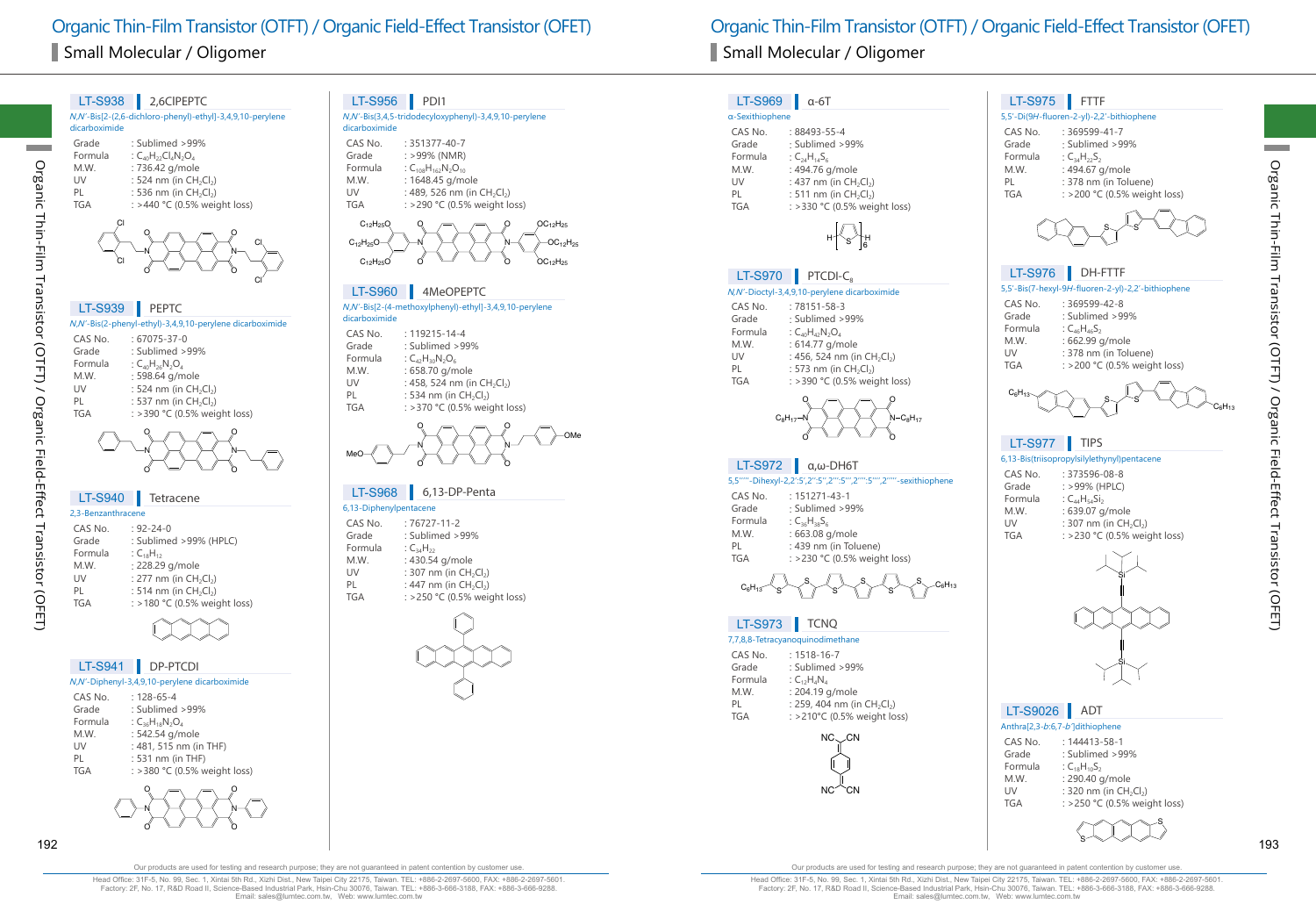| LT-S9027         | diF-TES-ADT                                                       |
|------------------|-------------------------------------------------------------------|
|                  | 2,8-Difluoro-5,11-bis(triethylsilylethynyl)                       |
|                  | anthradithiophene, mixture of syn & anti isomers                  |
| CAS No.          | $: 1015071 - 21 - 2$                                              |
| Grade            | : >99% (NMR)                                                      |
| Formula<br>M.W.  | : $C_{34}H_{36}F_{2}S_{2}Si_{2}$<br>: 602.95 g/mole               |
| <b>TGA</b>       | : >230 °C (0.5% weight loss)                                      |
|                  |                                                                   |
| LT-S9031         | <b>DNTT</b><br>NEW                                                |
|                  | Dinaphtho[2,3-b:2',3'-f]thieno[3,2-b]thiophene                    |
| CAS No.<br>Grade | : 935280-42-5<br>: Sublimed>99%                                   |
| Formula          | : $C_{22}H_{12}S_2$                                               |
| M.W.             | : 340.46 g/mole                                                   |
|                  |                                                                   |
|                  |                                                                   |
|                  |                                                                   |
|                  | LT-S9034 TES-ADT                                                  |
| anti isomers     | 5,11-Bis(triethylsilylethynyl)anthradithiophene, mixture of syn & |

S

S

Si

Si

## LT-S9035 DPT

| 5,12-Diphenyltetracene |                                                     |
|------------------------|-----------------------------------------------------|
| CAS No.                | $: 27130 - 32 - 1$                                  |
| Grade                  | : Sublimed >99% (HPLC)                              |
| Formula                | : $C_{30}H_{20}$                                    |
| M.W.                   | : 380.48 g/mole                                     |
| UV                     | : 262, 492 nm (in CH <sub>2</sub> Cl <sub>2</sub> ) |
| <b>TGA</b>             | : >230 °C (0.5% weight loss)                        |
|                        |                                                     |



## LT-S9036 DIP

Diindeno[1,2,3-cd:1',2',3'-lm]perylene CAS No. : 188-94-3<br>Grade : Sublimed Grade : Sublimed product<br>Formula :  $C_{32}H_{16}$ Formula  $:C_{32}H_{16}$ <br>M W  $: 4004$ M.W. : 400.47 g/mole<br>UV : 494, 532 nm (in UV : 494, 532 nm (in CH<sub>2</sub>Cl<sub>2</sub>)<br>TGA : > 230 °C (0.5% weight lot  $:$  >230 °C (0.5% weight loss)



## LT-S9041 PTCDI-C<sub>18</sub>H<sub>37</sub>

#### N,N'-Dioctadecyl-3,4,9,10-perylenedicarboximide

| CAS No.    | $: 25834 - 02 - 0$            |
|------------|-------------------------------|
| Grade      | : Sublimed >99%               |
| Formula    | : $C_{60}H_{82}N_2O_A$        |
| M.W.       | : 895.30 g/mole               |
| UV         | : 485, 520 nm (in Toluene)    |
| <b>TGA</b> | : > 340 °C (0.5% weight loss) |



Organic Thin-Film Transistor (OTFT) / Organic Field-Effect Transistor (OFET) Organic Thin-Film Transistor (OTFT) / Organic Field-Effect Transistor (OFET)

#### N,N'-Bis[2-(2,4-difluoro-phenyl)-ethyl]-3,4,9,10-perylene dicarboximide CAS No. : 1644439-37-1<br>Grade : Sublimed > 99 : Sublimed >99% Formula :  $C_{40}H_{22}F_{4}N_{2}O_{4}$ <br>M.W. : 670.61 g/mo M.W. : 670.61 g/mole<br>UV : 245 nm (in CH UV : 245 nm (in CH<sub>2</sub>Cl<sub>2</sub>)<br>TGA : > 340 °C (0.5% wei  $:$  >340 °C (0.5% weight loss) LT-S9049 2,4-FPEPTC 5,5'-Bis((5-perfluorohexyl)thiophen-2-yl)-2,2'-bithiophene CAS No. : 446043-85-2 Grade : Sublimed >99%<br>Formula :  $C_{28}H_{8}F_{26}S_{4}$ Formula :  $C_{28}H_8F_{26}S_4$ <br>M.W. : 966.58 g/t M.W. : 966.58 g/mole<br>UV : 259, 404 nm (in UV :  $259, 404$  nm (in CH<sub>2</sub>Cl<sub>2</sub>)<br>TGA : >220 °C (0.5% weight lo  $:$  >220 °C (0.5% weight loss) LT-S9057 DFH-4T  $C_6F_{13}$  C<sub>6</sub>F<sub>13</sub> 4 N,N'-Di(thiophen-2-yl)ethyl-3,4,9,10-perylene dicarboximide CAS No. : 1559069-50-9 Grade : Sublimed >99%<br>Formula : C<sub>26</sub>H<sub>22</sub>N<sub>2</sub>O<sub>4</sub>S<sub>2</sub> Formula :  $C_{36}H_{22}N_2O_4S_2$ <br>M.W. : 610.70 g/mo M.W. : 610.70 g/mole<br>UV : 260 nm (in CH UV :  $260 \text{ nm (in } CH_2Cl_2)$ <br>TGA :  $>400 \text{ °C}$  (0.5% weight)  $:$  >400 °C (0.5% weight loss) LT-S9059 TEPTC O O S N,N'-Ditridecyl-3,4,9,10-perylenedicarboximide CAS No. : 95689-92-2<br>Grade : Sublimed > 9 Grade : Sublimed >99%<br>Formula : CroHepN<sub>2</sub>O Formula :  $C_{50}H_{62}N_2O_4$ <br>M.W. : 755.04 g/m M.W. : 755.04 g/mole<br>UV : 484, 520 nm (in UV : 484, 520 nm (in Toluene)<br>
TGA : > 390 °C (0.5% weight los  $:$  >390 °C (0.5% weight loss) LT-S9042 PTCDI-C<sub>13</sub>H<sub>27</sub> N N O O O O  $C_{13}H_{27} - N$   $\longrightarrow$   $\longrightarrow$   $N - C_{13}H_{27}$ 5,5'-Bis(7-dodecyl-9H-fluoren-2-yl)-2,2'-bithiophene CAS No. : 846542-27-6<br>Grade : Sublimed > 99 Grade : Sublimed >99%<br>Formula : C<sub>s</sub>, H<sub>70</sub>S<sub>2</sub> Formula :  $C_{58}H_{70}S_2$ <br>M.W. : 831.31 M.W. : 831.31 g/mole<br>UV : 254, 409 nm (in UV : 254, 409 nm (in CH<sub>2</sub>Cl<sub>2</sub>)<br>TGA : > 350 °C (0.5% weight lo  $:$  >350 °C (0.5% weight loss) LT-S9043 Ddodec-FTTF  $\mathsf{s}\smile\!\!$   $\mathsf{s}\smile$  $C_{12}H_{25}$ 2,9-Didecyldinaphtho[2,3-b:2',3'-f]thieno[3,2-b]thiophene CAS No. : 1169932-40-4<br>Grade : Sublimed>999 Grade : Sublimed>99%<br>Formula : C<sub>42</sub>H<sub>52</sub>S<sub>2</sub> Formula  $C_{42}H_{52}S_2$ <br>M.W. : 620.99 c : 620.99 g/mole LT-S9055 C10-DNTT S  $\mathsf{s}\diagdown\diagdown\mathsf{C}_{10}\mathsf{H}_{21}$  $C_{10}H_{21}$ *NEW*



#### LT-S9054 C8-BTBT *NEW*

#### 2,7-Dioctyl[1]benzothieno[3,2-b][1]benzothiophene

CAS No. : 583050-70-8<br>Grade : Sublimed>99 : Sublimed>99% Formula :  $C_{30}H_{40}S_2$ <br>M.W. : 464.77 : 464.77 g/mole

 $C_{12}H_{25}$ 

S S C8H17  $\mathrm{C_8H_{17}}$ 



## LT-S9077 BOBTP

#### 1,6-Bis(5'-octyl-2,2'-bithiophen-5-yl)pyrene

| CAS No. |                     | : 1430207-54-7  |                                      |
|---------|---------------------|-----------------|--------------------------------------|
| Grade   |                     |                 | : Sublimed >99% (NMR)                |
| Formula | : $C_{48}H_{50}S_A$ |                 |                                      |
| M.W.    |                     | : 755.17 g/mole |                                      |
| UV      |                     |                 | : 322, 410 nm(in CHCl <sub>3</sub> ) |
|         |                     |                 |                                      |



Organic Thin-Film Transistor (OTFT) / Organic Field-Effect Transistor (OFET)

Organic Thin-Film Transistor (OTFT) / Organic Field-Effect Transistor (OFET)

Our products are used for testing and research purpose; they are not guaranteed in patent contention by customer use

Head Office: 31F-5, No. 99, Sec. 1, Xintai 5th Rd., Xizhi Dist., New Taipei City 22175, Taiwan. TEL: +886-2-2697-5600, FAX: +886-2-2697-5601. Factory: 2F, No. 17, R&D Road II, Science-Based Industrial Park, Hsin-Chu 30076, Taiwan. TEL: +886-3-666-3188, FAX: +886-3-666-9288. Email: sales@lumtec.com.tw, Web: www.lumtec.com.tw

Our products are used for testing and research purpose; they are not guaranteed in patent contention by customer use.

Head Office: 31F-5, No. 99, Sec. 1, Xintai 5th Rd., Xizhi Dist., New Taipei City 22175, Taiwan. TEL: +886-2-2697-5600, FAX: +886-2-2697-5601. Factory: 2F, No. 17, R&D Road II, Science-Based Industrial Park, Hsin-Chu 30076, Taiwan. TEL: +886-3-666-3188, FAX: +886-3-666-9288. Email: sales@lumtec.com.tw, Web: www.lumtec.com.tw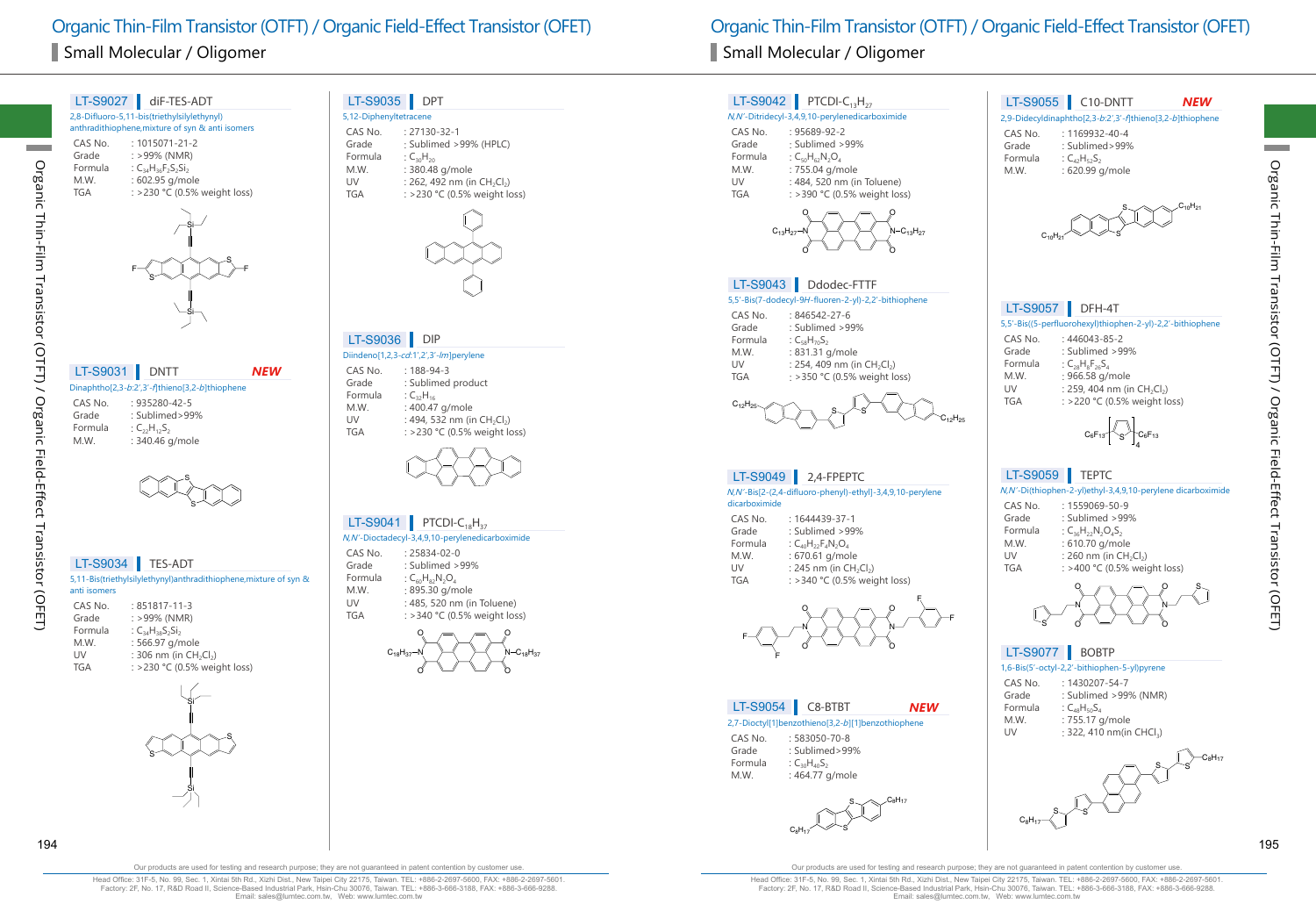# Small Molecular / Oligomer Small Molecular / Oligomer

## 6,13-Dichloropentacene CAS No. : 59156-92-2 Grade : Sublimed >99% Formula  $C_{22}H_{12}Cl_2$ <br>M.W.  $: 347.24 \text{ g}$ M.W. : 347.24 g/mole<br>TGA : >350 °C (0.5%  $:$  >350 °C (0.5% weight loss) LT-S9080 DCP Cl Cl N,N'-Bis(ethylpropyl)perylene-3,4,9,10-tetracarboxylicdiimide CAS No. : 110590-81-3 LT-S9092 3PenPTC

| CAS NO. | : 110590-81-3                |
|---------|------------------------------|
| Grade   | : Sublimed >99%              |
| Formula | : $C_{34}H_{30}N_2O_4$       |
| M.W.    | : 530.61 g/mole              |
| TGA     | : >270 °C (0.5% weight loss) |
|         | ୍ଦ                           |
|         | $\mathscr{N}$                |

## N N O

## LT-S9093 DCyPTC

Organic Thin-Film Transistor (OTFT) / Organic Field-Effect Transistor (OFET) Transistor (OTFT) / Organic Field-Effect Transistor (OFET) N,N'-Dicyclohexylperylene-3,4:9,10-tetracarboxylicdiimide CAS No. : 41572-86-5<br>Grade : Sublimed >

**Organic** 

Thin-Film

#### Grade : Sublimed >99%<br>Formula : C<sub>26</sub>H<sub>20</sub>N<sub>2</sub>O<sub>4</sub> Formula  $C_{36}H_{30}N_2O_4$ <br>MW  $\cdot$  554.63 g/m M.W. : 554.63 g/mole<br>TGA  $\cdot$  >350 °C (0.5%)  $:$  >350 °C (0.5% weight loss)



O

LT-S9094 NTDA- $C_6H_{13}$ 

| 2,7-Dihexylbenzo[/ <i>mn</i> ][3,8]phenanthroline-1,3,6,8(2H,7H)- |
|-------------------------------------------------------------------|
| tetraone                                                          |
|                                                                   |

| CAS No.    | : 23536-15-4                 |
|------------|------------------------------|
| Grade      | : Sublimed >99%              |
| Formula    | : $C_{26}H_{30}N_2O_A$       |
| M.W.       | : 434.53 g/mole              |
| <b>TGA</b> | : >250 °C (0.5% weight loss) |



## **LT-S9095** NTDA-C<sub>8</sub>H<sub>17</sub><br>2.7-Dioctylbenzof/mnIf3.81phenanthr

| $2,7$ -Dioctylbenzo $[lmn][3,8]$ phenanthroline-1,3,6,8(2H,7H)- |  |
|-----------------------------------------------------------------|--|
| tetraone                                                        |  |

CAS No.  $\therefore$  34155-21-0<br>Grade  $\therefore$  Sublimed >9 Grade : Sublimed >99%<br>Formula : C<sub>20</sub>H<sub>29</sub>N<sub>2</sub>O<sub>4</sub> Formula :  $C_{30}H_{38}N_2O_4$ <br>M.W. : 490.63 g/m M.W. : 490.63 g/mole<br>TGA : >280 °C (0.5%  $:$  >280 °C (0.5% weight loss)



#### 2,7-Dicyclohexylbenzo[lmn][3,8]phenanthroline-1,3,6,8(2H,7H) tetraone LT-S9096 DCyNTDA

CAS No. : 173409-43-3<br>Grade : Sublimed > 9 Grade : Sublimed >99%<br>Formula :  $C_{26}H_{26}N_2O_4$ Formula :  $C_{26}H_{26}N_2O_4$ <br>M.W. : 430.50 g/m : 430.50 g/mole TGA : >280 °C (0.5% weight loss)



#### 2,7-Diphenylbenzo[lmn][3,8]phenanthroline-1,3,6,8(2H,7H)- LT-S9097 DPNTDA

## tetraone

CAS No. : 24259-89-0<br>Grade : Sublimed > Grade : Sublimed >99%<br>Formula : C<sub>26</sub>H<sub>14</sub>N<sub>2</sub>O<sub>4</sub> Formula :  $C_{26}H_{14}N_2O_4$ <br>M.W. : 418.40 g/m M.W. : 418.40 g/mole<br>TGA : >280 °C (0.5%  $:$  >280 °C (0.5% weight loss)



## LT-S9098 NTDA-C<sub>5</sub>H<sub>11</sub>

2,7-Dipentylbenzo[lmn][3,8]phenanthroline-1,3,6,8(2H,7H) tetraone

| CAS No. | $: 173409 - 41 - 1$          |
|---------|------------------------------|
| Grade   | : Sublimed >99%              |
| Formula | : $C_{24}H_{26}N_2O_4$       |
| M.W.    | : 406.47 g/mole              |
| TGA     | : >240 °C (0.5% weight loss) |
|         |                              |



# Organic Thin-Film Transistor (OTFT) / Organic Field-Effect Transistor (OFET) Organic Thin-Film Transistor (OTFT) / Organic Field-Effect Transistor (OFET)

tetraone

tetraone

tetraone

CAS No. : 698370-78-4<br>Grade : Sublimed > 99 Grade : Sublimed >99%<br>Formula :  $C_{29}H_{24}N_2O_4$ Formula :  $C_{28}H_{34}N_2O_4$ <br>M.W. : 462.58 g/m M.W. : 462.58 g/mole<br>TGA : >280 °C (0.5%

CAS No. : 1373274-00-0<br>Grade : Sublimed > 99 Grade : Sublimed >99%<br>Formula : C<sub>40</sub>H<sub>50</sub>N<sub>2</sub>O<sub>4</sub> Formula  $C_{40}H_{58}N_2O_4$ <br>M.W. : 630.90 g/m M.W. : 630.90 g/mole<br>TGA : >280 °C (0.5%

CAS No. : 144742-50-7<br>Grade : Sublimed > 9 Grade : Sublimed >99%<br>Formula : C<sub>EO</sub>H<sub>70</sub>N<sub>2</sub>O<sub>4</sub> Formula  $C_{50}H_{78}N_2O_4$ <br>M.W.  $: 771.17 \text{ g/m}$ M.W. : 771.17 g/mole<br>TGA : >280 °C (0.5%)

CAS No. : 1446140-70-0 Grade : Sublimed >99% (NMR)

LT-S9102 DTT-12

Formula :  $C_{44}H_{60}S_3$ <br>M.W. : 685.14

O

O

O

O

O

O

2,6-Bis(4-dodecylphenyl)-dithieno[3,2-b:2',3'-d]thiophene

S S S  $C_{12}H_{25}$  c c<sub>12</sub>H<sub>25</sub>

: 685.14 g/mole TGA : >280 °C (0.5% weight loss)

O

LT-S9099 NTDA-C<sub>7</sub>H<sub>15</sub>



#### CAS No. : 3029-41-2<br>Grade : >99% : >99%<br> $C_{22}H_{20}$ Formula<br>M.W. : 284.39 g/mole



## LT-S9131 Dp-triene

| (1E, 3E, 5E) - 1, 6 - Diphenylhexa - 1, 3, 5 - triene |             |  |
|-------------------------------------------------------|-------------|--|
| CAS No.                                               | : 1720-32-7 |  |



196 197

Our products are used for testing and research purpose; they are not guaranteed in patent contention by customer use.

Head Office: 31F-5, No. 99, Sec. 1, Xintai 5th Rd., Xizhi Dist., New Taipei City 22175, Taiwan. TEL: +886-2-2697-5600, FAX: +886-2-2697-5601. Factory: 2F, No. 17, R&D Road II, Science-Based Industrial Park, Hsin-Chu 30076, Taiwan. TEL: +886-3-666-3188, FAX: +886-3-666-9288. Email: sales@lumtec.com.tw, Web: www.lumtec.com.tw

Our products are used for testing and research purpose; they are not guaranteed in patent contention by customer use.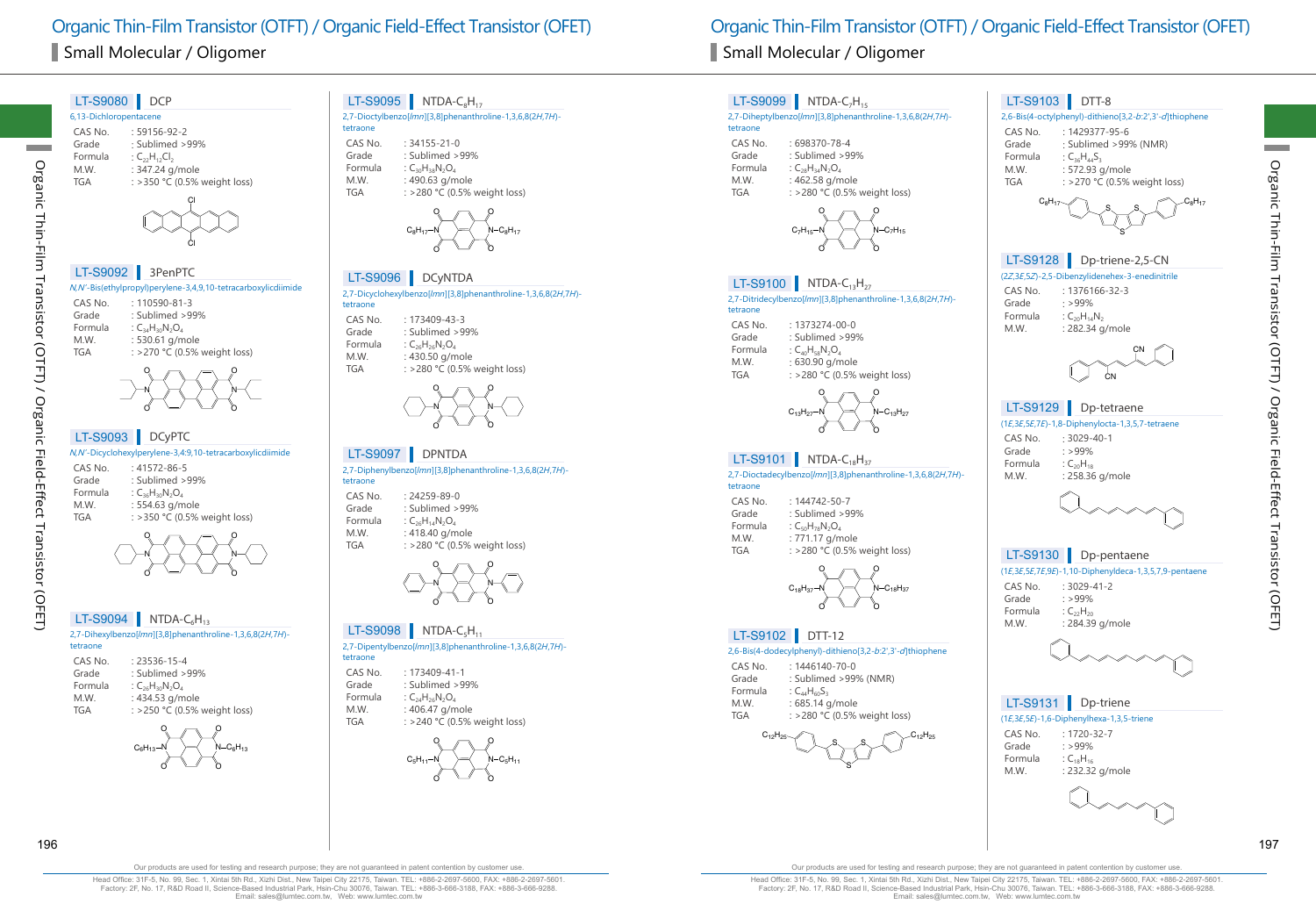# Small Molecular / Oligomer Small Molecular / Oligomer



LT-S9132 PTCPI-CH<sub>2</sub>C<sub>3</sub>F<sub>7</sub>

## $LT-S9171$  F<sub>4</sub>ZnPC

Zinc(II)-1,8,15,22-tetrafluoro-29H,31H-phthalocyanine, mixture of isomers

CAS No. : 1120355-28-3<br>Grade : Sublimed > 99 Grade : Sublimed >99%<br>Formula : C<sub>22</sub>H<sub>32</sub>E<sub>4</sub>N<sub>2</sub>E<sub>0</sub> Formula :  $C_{32}H_{12}F_4N_8Zn$ <br>M.W. : 649.89 g/mol M.W. : 649.89 g/mole<br>UV : 681 nm (in CH) UV :  $681 \text{ nm (in CHCl}_3)$ <br>TGA :  $>300 \text{ °C}$  (0.5% we  $:$  >300 °C (0.5% weight loss)



#### $LT-S9172$  F<sub>8</sub>ZnPC

Zinc(II)-2,3,9,10,16,17,23,24-octafluoro-29H,31H-

- phthalocyanine
- CAS No. : 676519-80-5<br>Grade : Sublimed > 99 Grade : Sublimed >99%<br>Formula : C<sub>ar</sub>H<sub>e</sub>F<sub>e</sub>N<sub>e</sub>Zn Formula  $C_{32}H_8F_8N_8Zn$ <br>M.W.  $\qquad \qquad$ : 721.86 g/mo M.W. : 721.86 g/mole<br>UV : 338, 656 nm (i) UV : 338, 656 nm (in DMF)<br>TGA : >300 °C (0.5% weight  $:$  >300 °C (0.5% weight loss)



## LT-S9173 An-PDN

- 2,2'-(9,10-Anthracenediylidene)-bis-propanedinitrile
- CAS No. : 70359-39-6<br>Grade : Sublimed > 9 : Sublimed >99% (HPLC) Formula :  $C_{20}H_8N_4$ <br>M W  $\cdot$  304.3 g : 304.3 g/mole
- UV : 283, 348 nm (in CHCl<sub>3</sub>)<br>TGA : > 250 °C (0.5% weight )  $:$  >250 °C (0.5% weight loss)



Organic Thin-Film Transistor (OTFT) / Organic Field-Effect Transistor (OFET) Organic Thin-Film Transistor (OTFT) / Organic Field-Effect Transistor (OFET)

#### 5,12-Bis((triisopropylsilyl)ethynyl)tetracene CAS No. : 628316-50-7<br>Grade : >99% (NMR) Grade  $: >99\%$  (NMR)<br>Formula  $: C_{40}H_{52}Si_2$ Formula  $C_{40}H_{52}Si_2$ <br>M.W. : 589.01 g M.W. : 589.01 g/mole<br>UV : 389 nm (in CH) UV :  $389 \text{ nm}$  (in CH<sub>2</sub>Cl<sub>2</sub>)<br>TGA : > 250 °C (0.5% wei  $:$  >250 °C (0.5% weight loss) LT-S9175 5,12-TIPS-Tetracene Si—≡—√ *a*—≡—Si Iron(II) 1,2,3,4,8,9,10,11,15,16,17,18,22,23,24,25 hexadecafluoro-29H,31H-phthalocyanine CAS No. : 23844-93-1 Grade : Sublimed >99% Formula  $C_{32}F_{16}FeN_8$ <br>M.W. : 856.22 q/r M.W. : 856.22 g/mole<br>UV : 333. 627 nm (in LT-S9177 F<sub>16</sub>FePC 2,2'-Benzo[1,2-b:4,5-b']dithiophene-4,8-diylidene-bis-CAS No. : 109573-90-2<br>Grade : Sublimed > 99 Grade : Sublimed >99% (HPLC)<br>Formula : C<sub>16</sub>H, N, S<sub>3</sub> Formula :  $C_{16}H_4N_4S_2$ <br>M.W. : 316.36 g/ M.W. : 316.36 g/mole<br>UV : 231, 438 nm (i) UV : 231, 438 nm (in CHCl<sub>3</sub>)<br>TGA  $\cdot$  > 250 °C (0.5% weight)  $:$  >250 °C (0.5% weight loss) LT-S9174 DTTCNQ N‱ <sub>a</sub>n  $N^>$   $\gamma$ S S Tribenzolde kl rst]pentaphene CAS No. : 188-72-7<br>Grade : >98% (NI : >98% (NMR)<br>:  $C_{30}H_{16}$ Formula<br>M.W. : 376.45 g/mole LT-S9211 DTT-8 2,6-Diphenylanthracene CAS No. : 95950-70-2 Grade : Sublimed >99% (HPLC) Formula :  $C_{26}H_{18}$ <br>M.W. : 330.42 M.W. : 330.42 g/mole<br>TGA : >200 °C (0.5% : >200 °C (0.5% weight loss) LT-S9213 DPA 2,7-Bis(2-(dimethylamino)ethyl)benzo[lmn][3,8]phenanthroline-LT-S9259 2,6-Bis[(5'-octyl[2,2'-bithiophene)]{4,8-bis(5-octyl-2-thienyl) benzo[1,2-b:4,5-b']dithiophene] Grade  $: >99\%$  (NMR)<br>Formula  $: C_{c}H_{e2}S_{e}$ Formula  $:C_{66}H_{82}S_{8}$ <br>M.W. : 1131.88 M.W. : 1131.88 g/mole<br>UV : 249, 359, 442 nr  $: 249, 359, 442$  nm (in CHCl<sub>3</sub>) LT-S9179 BDT2TH S S S S  $\mathrm{C_{8}H_{17}}$  $\mathrm{C_{8}H_{17}}$ S S S S  $\mathrm{\mu_{8}H_{17}}$  $\mathrm{C_{8}H_{17}}$

1,3,6,8(2H,7H)-tetraone

CAS No. : 22291-04-9 Formula :  $C_{22}H_{24}N_{4}O_{4}$ <br>M.W. : 408.45 g/m  $: 408.45$  g/mole



## LT-S9260

|          | 4,9-Dibromo-isochromeno[6,5,4- <i>def</i> ]isochromene-1,3,6,8- |  |
|----------|-----------------------------------------------------------------|--|
| tetraone |                                                                 |  |
| $   -$   | $0.0001$ $0.000$                                                |  |

CAS No.  $\therefore$  83204-68-6<br>Formula  $\therefore$  C<sub>2</sub>H<sub>2</sub>Br<sub>2</sub>O<sub>c</sub> Formula :  $C_{14}H_2Br_2O_6$ <br>M.W. : 425.97 g/n : 425.97 g/mole

O O O O O O Br 198 199

Br

Organic Thin-Film Transistor (OTFT) / Organic Field-Effect Transistor (OFET)

Organic Thin-Film Transistor (OTFT) / Organic Field-Effect Transistor (OFET)

Our products are used for testing and research purpose; they are not guaranteed in patent contention by customer use.

Head Office: 31F-5, No. 99, Sec. 1, Xintai 5th Rd., Xizhi Dist., New Taipei City 22175, Taiwan. TEL: +886-2-2697-5600, FAX: +886-2-2697-5601. Factory: 2F, No. 17, R&D Road II, Science-Based Industrial Park, Hsin-Chu 30076, Taiwan. TEL: +886-3-666-3188, FAX: +886-3-666-9288. Email: sales@lumtec.com.tw, Web: www.lumtec.com.tw

Our products are used for testing and research purpose; they are not guaranteed in patent contention by customer use.

UV : 333, 627 nm (in Acetone)<br>TGA : > 300 °C (0.5% weight los

<sup>F</sup> <sup>F</sup>

N

F F F

F F

propanedinitrile

N N

: >300 °C (0.5% weight loss)

N N

F F F F

Fe N

N N

<sup>F</sup> <sup>F</sup> <sup>F</sup>

F F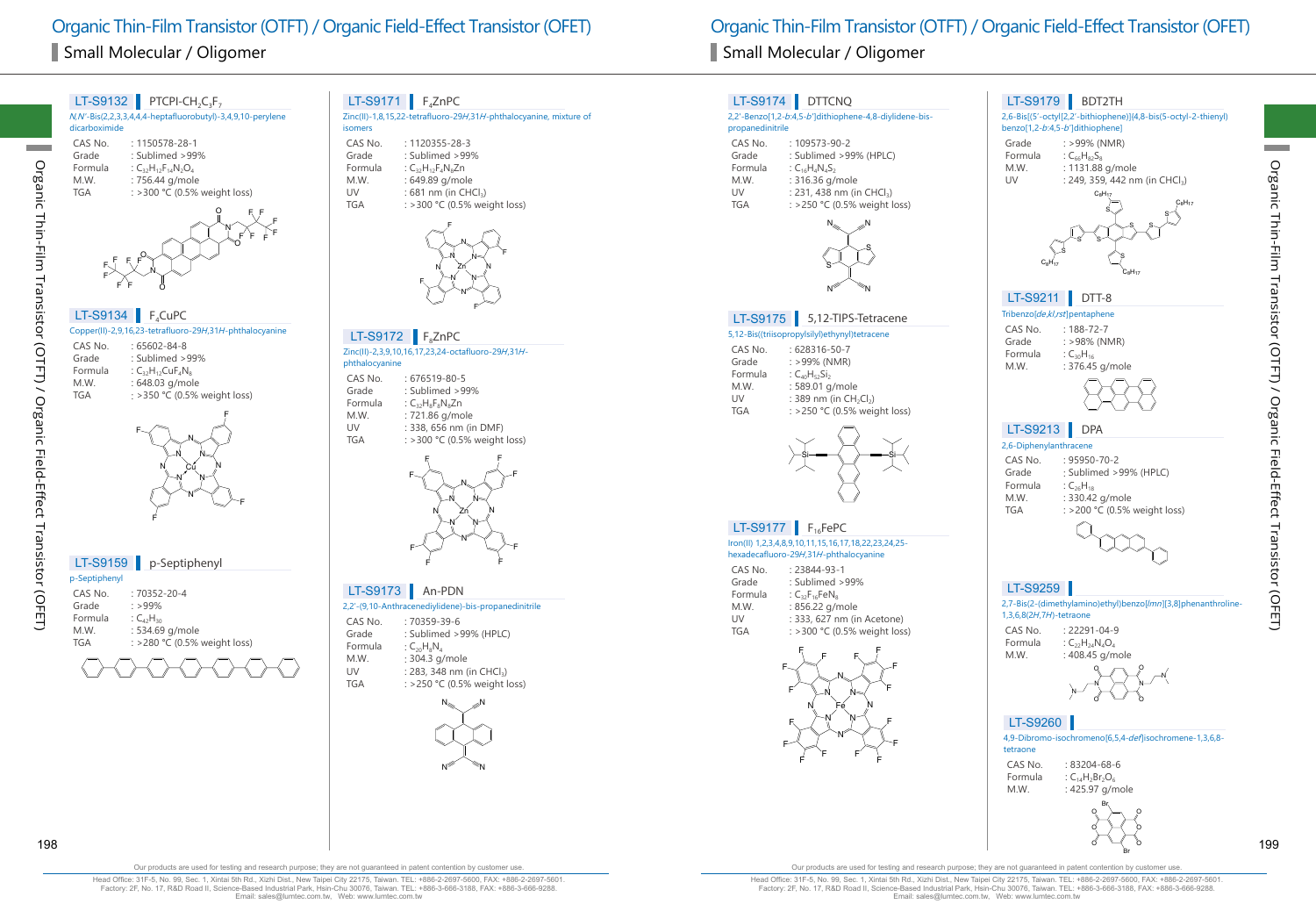# Small Molecular / Oligomer Small Molecular / Oligomer



4,9-Dibromo-2,7-bis(2-hexyldecyl)benzo[lmn][3,8] phenanthroline-1,3,6,8(2H,7H)-tetraone CAS No. : 1459168-68-3<br>Grade : > 98% (HPLC) Grade : >98% (HPLC)<br>Formula : C<sub>45</sub>H<sub>6</sub>Br<sub>2</sub>N<sub>2</sub>O



4,5,9,10-Tetrabromo-2,7-dioctylbenzo[lmn][3,8]phenanthroline-





2,9-Bis(3-(dimethylamino)propyl)anthra[2,1,9-def :6,5,10-d'e'f'] diisoquinoline-1,3,8,10(2H,9H)-tetraone LT-S9268 **PDIN** 

CAS No. : 117901-97-0 Formula :  $C_{34}H_{32}N_4O_4$ <br>M.W. : 560.64 g/m M.W. : 560.64 g/mole<br>HOMO : -6.05 eV  $: -6.05 \text{ eV}$ LUMO : -3.72 eV



5,12-Dibromo-2,9-bis(2-ethylhexyl)anthra[2,1,9-def :6,5,10-d'e'f'] diisoquinoline-1,3,8,10(2H,9H)-tetraone

CAS No.  $\div 851786-15-7$ <br>Formula  $\div C_0H_0Br_2N_2O$ Formula  $C_{40}H_{40}Br_2N_2O_4$ <br>M.W.  $: 772.56$  g/mol : 772.56 g/mole



Organic Thin-Film Transistor (OTFT) / Organic Field-Effect Transistor (OFET) Organic Thin-Film Transistor (OTFT) / Organic Field-Effect Transistor (OFET)



Organic Thin-Film Transistor (OTFT) / Organic Field-Effect Transistor (OFET)

Transistor (OTFT) / Organic Field-Effect Transistor (OFET)

**Organic** 

Thin-Film

Head Office: 31F-5, No. 99, Sec. 1, Xintai 5th Rd., Xizhi Dist., New Taipei City 22175, Taiwan. TEL: +886-2-2697-5600, FAX: +886-2-2697-5601. Factory: 2F, No. 17, R&D Road II, Science-Based Industrial Park, Hsin-Chu 30076, Taiwan. TEL: +886-3-666-3188, FAX: +886-3-666-9288. Email: sales@lumtec.com.tw, Web: www.lumtec.com.tw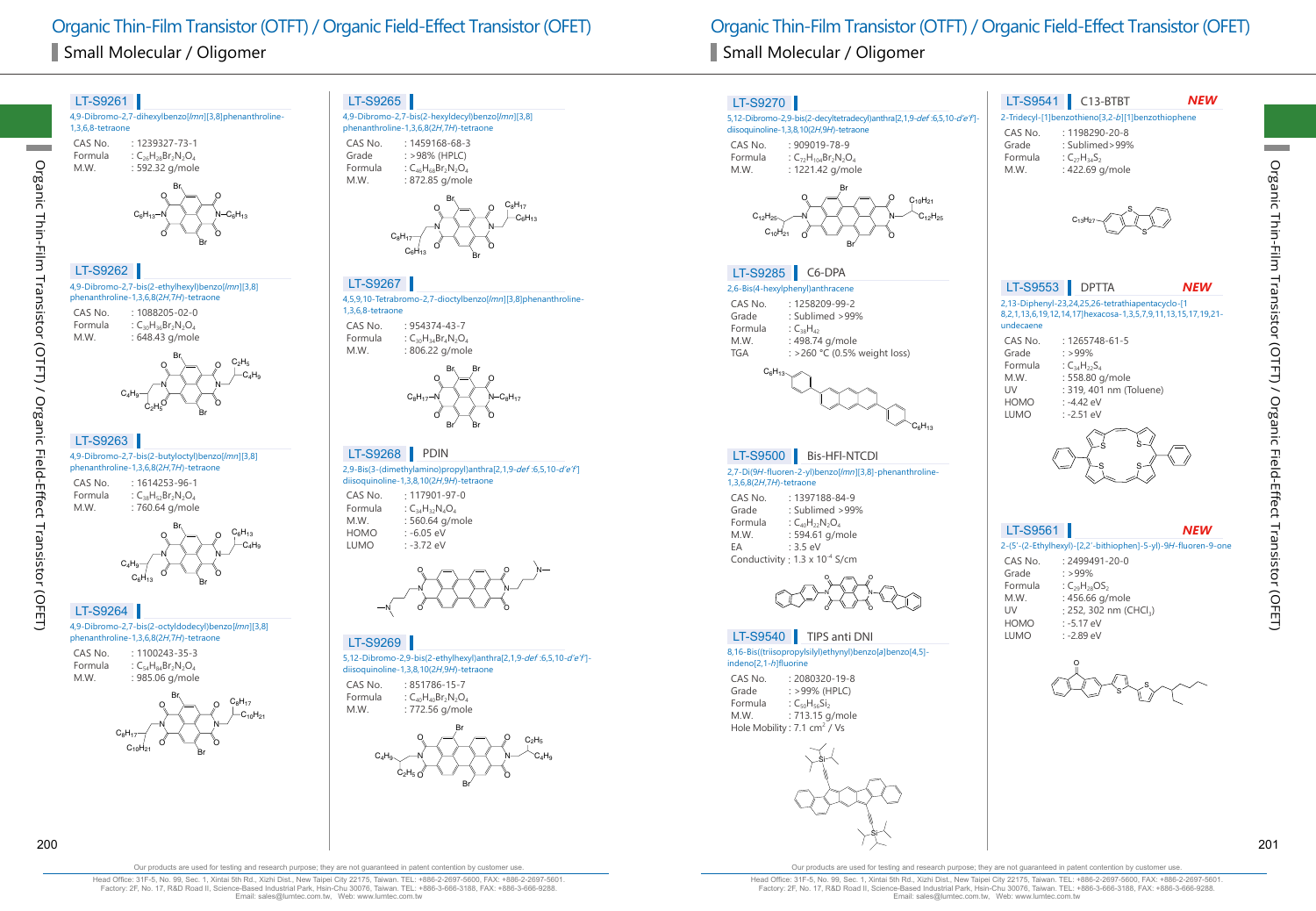

#### 2,7-Dipropyl-4b,9b-dihydrobenzo[b]benzo[4,5]thieno[2,3-d] LT-S9593 C3-BTBT *NEW*

thiophene

CAS No. : 1198290-38-8<br>Grade : Sublimed>99% Grade : Sublimed>99%<br>Formula : C<sub>20</sub>H<sub>20</sub>S<sub>2</sub> Formula :  $C_{20}H_{20}S_2$ <br>M.W. : 324.5 g : 324.5 g/mole

S S  $C_3H_7$  $C_3H_7$ 

#### 2,7-Dihexyl-4b,9b-dihydrobenzo[b]benzo[4,5]thieno[2,3-d] LT-S9594 C6-BTBT *NEW*

thiophene CAS No. : 583050-69-5 : Sublimed>99% Formula :  $C_{26}H_{32}S_2$ <br>M.W. : 408.66 c : 408.66 g/mole



#### $LT-S9595$  BTBT *NEW*

Benzo[b]benzo[4,5]thieno[2,3-d]thiophene CAS No. : 248-70-4<br>Grade : Sublimed : Sublimed>99% Formula  $C_{14}H_8S_2$ <br>M.W. : 240.34  $: 240.34$  g/mole



#### LT-S9596 C12-BTBT *NEW*

- 2,7-Didodecylbenzo[b]benzo[4,5]thieno[2,3-d]thiophene
- CAS No. : 473723-54-5 Grade : Sublimed>99% Formula :  $C_{38}H_{56}S_2$ <br>M.W. : 576.98 : 576.98 g/mole







202 203

Organic Thin-Film Transistor (OTFT) / Organic Field-Effect Transistor (OFET)

Transistor (OTFT) / Organic Field-Effect

Transistor (OFET)

Organic Thin-Film

Our products are used for testing and research purpose; they are not guaranteed in patent contention by customer use

Head Office: 31F-5, No. 99, Sec. 1, Xintai 5th Rd., Xizhi Dist., New Taipei City 22175, Taiwan. TEL: +886-2-2697-5600, FAX: +886-2-2697-5601. Factory: 2F, No. 17, R&D Road II, Science-Based Industrial Park, Hsin-Chu 30076, Taiwan. TEL: +886-3-666-3188, FAX: +886-3-666-9288. Email: sales@lumtec.com.tw, Web: www.lumtec.com.tw

Our products are used for testing and research purpose; they are not guaranteed in patent contention by customer use.

S

 $\mathsf{C}_{14} \mathsf{H}_{29}$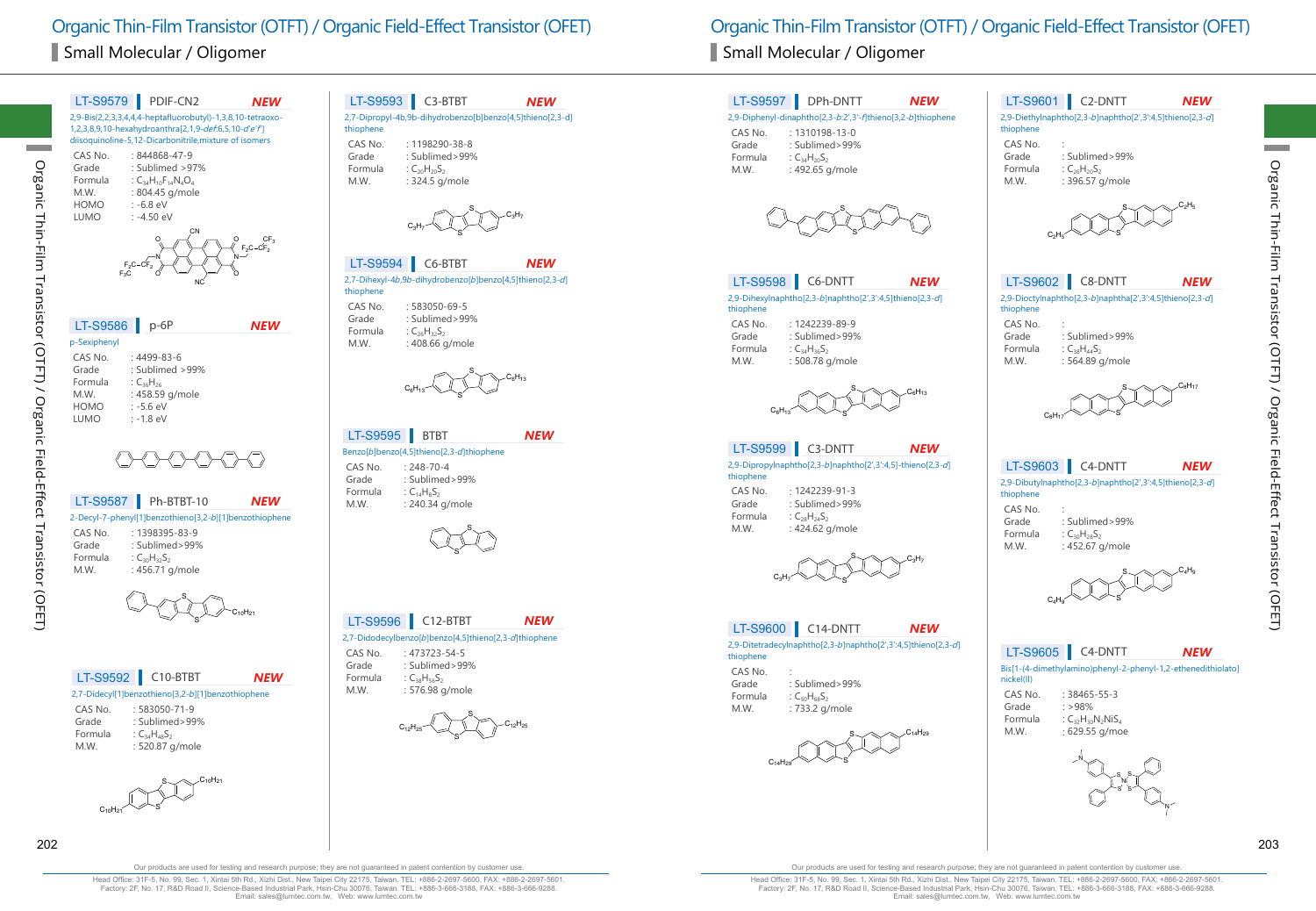| <b>NEW</b>                                                                                                                                                                                                                   | LT-S9632 ditBu-BTBT                                                                                                                                                                                  |
|------------------------------------------------------------------------------------------------------------------------------------------------------------------------------------------------------------------------------|------------------------------------------------------------------------------------------------------------------------------------------------------------------------------------------------------|
| LT-S9621 C10-DNT                                                                                                                                                                                                             | <b>NEW</b>                                                                                                                                                                                           |
| 3,9-Didecyldinaphtho[2,3-b:2',3'-d]thiophene<br>$: 1451918 - 60 - 7$<br>CAS No.<br>Grade<br>: Sublimed >99%<br>: $C_{40}H_{52}S$<br>Formula<br>M.W.<br>: 564.91 g/mole<br>$C_{10}H_{21}$                                     | 2,7-Di-tert-butyl-[1]benzothieno[3,2-b]benzothiophene<br>: 1198290-42-4<br>CAS No.<br>Grade<br>: Sublimed >99%<br>Formula<br>: $C_{22}H_{24}S_{2}$<br>M.W.<br>: 352.56 g/mole                        |
| <b>NEW</b><br>LT-S9629<br>C4-BTBT<br>2,7-Dibutyl[1]benzothieno[3,2-b]benzothiophene<br>: 1198290-40-2<br>CAS No.<br>: Sublimed >99%<br>Grade<br>Formula<br>: $C_{22}H_{24}S_{2}$<br>: 352.56 g/mole<br>M.W.<br>$\rm{C_4H_9}$ | LT-S9633 Ph-BTBT<br><b>NEW</b><br>2-Phenyl[1]benzothieno[3,2-b]benzothiophene<br>CAS No.<br>: 1801421-69-1<br>: Sublimed > 99%<br>Grade<br>Formula<br>: $C_{20}H_{12}S_2$<br>M.W.<br>: 316.44 g/mole |
| <b>NEW</b>                                                                                                                                                                                                                   | NEW                                                                                                                                                                                                  |
| LT-S9630                                                                                                                                                                                                                     | D(PhFCO)-BTBT                                                                                                                                                                                        |
| C5-BTBT                                                                                                                                                                                                                      | LT-S9634                                                                                                                                                                                             |
| 2,7-Dipentyl[1]benzothieno[3,2-b]benzothiophene                                                                                                                                                                              | 2,7-Diylbis((perfluorophenyl)methanone)[1]benzothieno[3,2-b]                                                                                                                                         |
| CAS No.                                                                                                                                                                                                                      | benzothiophene                                                                                                                                                                                       |
| $: 1003601 - 76 - 0$                                                                                                                                                                                                         | CAS No.                                                                                                                                                                                              |
| : Sublimed > 99%                                                                                                                                                                                                             | $: 2366264 - 40 - 4$                                                                                                                                                                                 |
| Grade                                                                                                                                                                                                                        | : Sublimed > 99%                                                                                                                                                                                     |
| Formula                                                                                                                                                                                                                      | Grade                                                                                                                                                                                                |
| : $C_{24}H_{28}S_2$                                                                                                                                                                                                          | : $C_{28}H_6F_{10}O_2S_2$                                                                                                                                                                            |
| : 380.61 g/mole                                                                                                                                                                                                              | Formula                                                                                                                                                                                              |
| M.W.                                                                                                                                                                                                                         | : 628.46 g/mole                                                                                                                                                                                      |
| $\mathrm{C_5H_{11}}$                                                                                                                                                                                                         | M.W.                                                                                                                                                                                                 |
| <b>NEW</b>                                                                                                                                                                                                                   | NEW                                                                                                                                                                                                  |
| LT-S9631                                                                                                                                                                                                                     | LT-S9635                                                                                                                                                                                             |
| C12-Ph-BTBT                                                                                                                                                                                                                  | C10-DNF-VV                                                                                                                                                                                           |
| 2-(4-Dodecylphenyl) [1]benzothieno[3,2-b]benzothiophene                                                                                                                                                                      | 2,10-Didecyldinaphtho[2,3-b:2',3'-d]furan                                                                                                                                                            |
| CAS No.                                                                                                                                                                                                                      | CAS No.                                                                                                                                                                                              |
| : 1398395-77-1                                                                                                                                                                                                               | : 1451918-45-8                                                                                                                                                                                       |
| Grade                                                                                                                                                                                                                        | Grade : Sublimed > 99%                                                                                                                                                                               |
| : Sublimed >99%                                                                                                                                                                                                              | Formula                                                                                                                                                                                              |
| Formula                                                                                                                                                                                                                      | : $C_{40}H_{52}O$                                                                                                                                                                                    |
| : $C_{32}H_{36}S_2$                                                                                                                                                                                                          | M.W.                                                                                                                                                                                                 |
| M.W.                                                                                                                                                                                                                         | : 548.84 g/mole                                                                                                                                                                                      |
| : 484.76 g/mole                                                                                                                                                                                                              | $C_{10}H_{21}$                                                                                                                                                                                       |
| $\mathsf{C}_{12}\mathsf{H}_{25}$                                                                                                                                                                                             | $C_{10}H_{21}$                                                                                                                                                                                       |

|                               | LT-S9636 C10-DNF-VW                                       | <b>NEW</b>                       |
|-------------------------------|-----------------------------------------------------------|----------------------------------|
|                               | 3,9-Didecyldinaphtho[2,3-b:2',3'-d]furan                  |                                  |
|                               | CAS No. : 1451918-51-6                                    |                                  |
| Grade<br>Formula              | : Sublimed >99%                                           |                                  |
| M.W.                          | : $C_{40}H_{52}O$<br>: 548.84 g/mole                      |                                  |
|                               |                                                           |                                  |
| $C_{10}H_{21}$                |                                                           | $\mathsf{C}_{10}\mathsf{H}_{21}$ |
| LT-S9637                      | DNF-V                                                     | NEW                              |
| Dinaphtho[2,3-b:2',3'-d]furan |                                                           |                                  |
| CAS No. : 242-51-3            |                                                           |                                  |
| Grade<br>Formula              | : Sublimed >99%<br>: $C_{20}H_{12}O$                      |                                  |
| M.W.                          | : 268.31 g/mole                                           |                                  |
|                               |                                                           |                                  |
|                               | LT-S9638 C10-DNT-VV                                       | NEW                              |
|                               | 2,10-Didecyldinaphtho[2,3-b:2',3'-d]thiophene             |                                  |
| Grade                         | CAS No. : 1451918-48-1<br>: Sublimed >99%                 |                                  |
| Formula                       | : $C_{40}H_{52}S$                                         |                                  |
| M.W.                          | : 564.91 g/mole                                           |                                  |
| $C_{10}H_2$                   |                                                           | $C_{10}H_{21}$                   |
|                               |                                                           |                                  |
|                               | LT-S9639 S-DNTT-10                                        | <b>NEW</b>                       |
| thiophene                     | 3,10-Didecylnaphtho[2,1-b]naphtho[1',2':4,5]thieno[2,3-d] |                                  |
| CAS No.                       | : 2648594-24-3                                            |                                  |
| Grade                         | : Sublimed >99%                                           |                                  |
| Formula<br>M.W.               | : $C_{42}H_{52}S_2$<br>: 620.99 g/mole                    |                                  |
|                               |                                                           |                                  |
|                               |                                                           | $\mathsf{C}_{10}\mathsf{H}_{21}$ |

S

 $\mathsf{C}_{10}\mathsf{H}_{21}$ 

Organic Thin-Film Transistor (OTFT) / Organic Field-Effect Transistor (OFET)

Organic Thin-Film Transistor (OTFT) / Organic Field-Effect Transistor (OFET)

Our products are used for testing and research purpose; they are not guaranteed in patent contention by customer use.

Head Office: 31F-5, No. 99, Sec. 1, Xintai 5th Rd., Xizhi Dist., New Taipei City 22175, Taiwan. TEL: +886-2-2697-5600, FAX: +886-2-2697-5601. Factory: 2F, No. 17, R&D Road II, Science-Based Industrial Park, Hsin-Chu 30076, Taiwan. TEL: +886-3-666-3188, FAX: +886-3-666-9288. Email: sales@lumtec.com.tw, Web: www.lumtec.com.tw

Our products are used for testing and research purpose; they are not guaranteed in patent contention by customer use.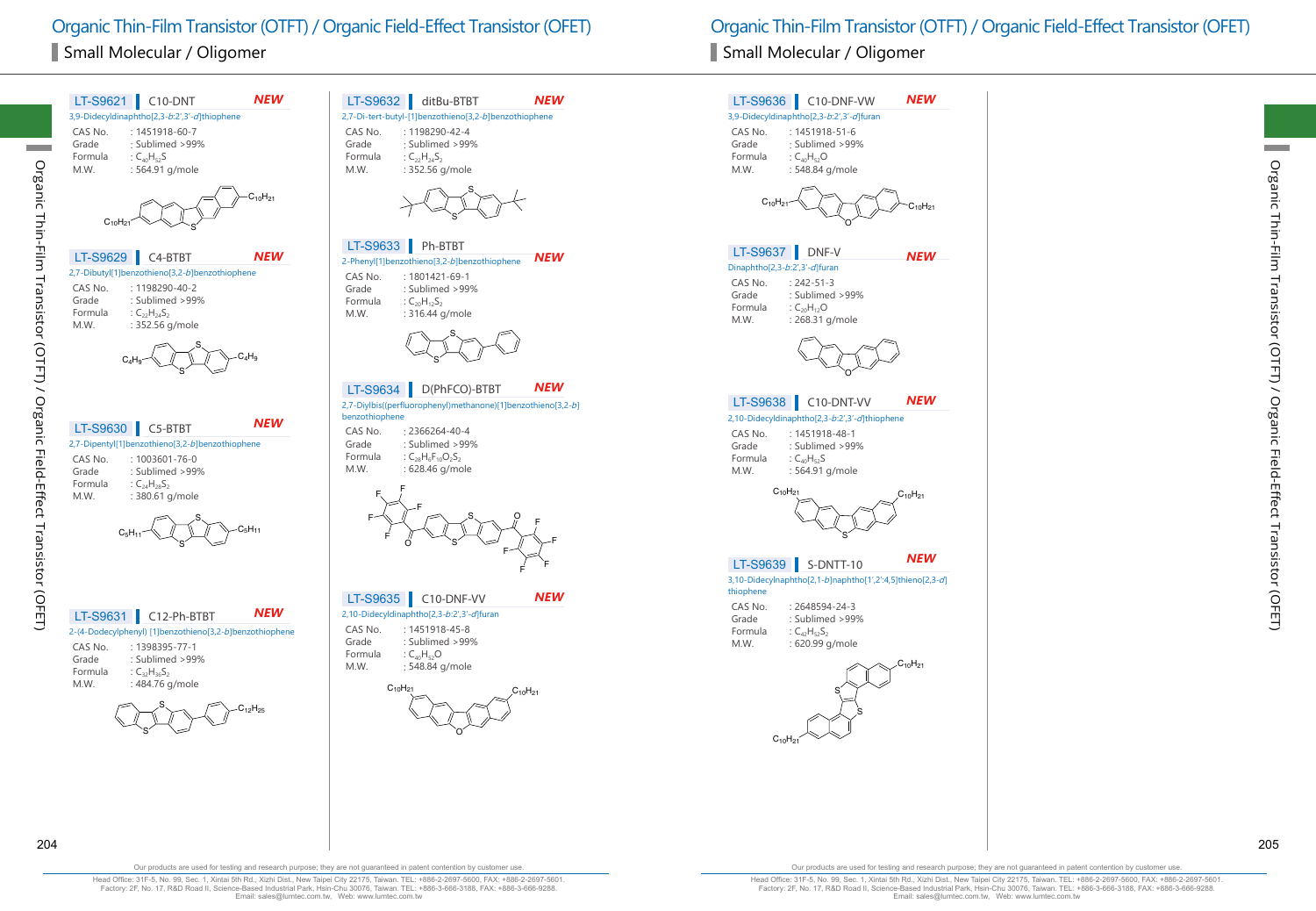## Polymers Polymers

#### Poly[(9,9-di-n-octylfluorenyl-2,7-diyl)-alt-2,2'-bithiophene-5,5' diyl)] CAS No. : 210347-56-1<br>Grade : Mw > 20.000 Grade :  $Mw > 20,000$  (GPC)<br>Formula :  $(C_{27}H_{44}S_{2})$ Formula :  $(C_{37}H_{44}S_{2})_n$ <br>UV : 454 nm (in UV : 454 nm (in THF)<br>PL : 500 nm (in THF) PL : 500 nm (in THF)<br>Solubility : Soluble in CHCl. : Soluble in CHCl3, Chlorobenzene, Dichlorobenzene LT-S979 F8T2 S s <sub>In</sub>

| <b>LT-S980</b> | <b>PQT-12</b>                                             |
|----------------|-----------------------------------------------------------|
|                | Poly[bis(3-dodecyl-2-thienyl)-2,2'-dithiophene-5,5'-diyl] |
| CAS No.        | $.827343-06-6$                                            |
| Grade          | : Mw = $10,000 \sim 40,000$ (GPC)                         |
| Formula        | $(C_{40}H_{56}S_{4})$                                     |
| UV             | : 473 nm (in Toluene)                                     |
| Solubility     | : $>$ 5 mg/mL in CHCl <sub>3</sub>                        |

S  $S \sim \mathcal{A} \quad \, \, \sim \quad \mathcal{S}$ S  $C_{12}H_{25}$  $C_{12}H_{25}$  n

## $LT-S981$  PBTTT-C<sub>12</sub>

Organic Thin-Film Transistor (OTFT) / Organic Field-Effect Transistor (OFET)

Transistor (OTFT) / Organic Field-Effect

Transistor (OFET)

Organic

Thin-Film

|            | Poly[2,5-bis(3-dodecylthiophen-2-yl)thieno[3,2-b]thiophene] |
|------------|-------------------------------------------------------------|
| CAS No.    | : 888491-18-7                                               |
| Grade      | : Mw = $10,000 \sim 100,000$ (GPC)                          |
| Formula    | $(C_{38}H_{54}S_{4})_{n}$                                   |
| UV         | : $460$ nm (in THF)                                         |
| PI         | $: 557$ nm (in THF)                                         |
| Solubility | : $>$ 5 mg/mL in CHCl.                                      |
|            | $C_{\lambda}$ .H $_{\lambda}$                               |



n

## $LT-S982$  PBTTT-C<sub>14</sub>

| Poly[2,5-bis(3-tetradecylthiophen-2-yl)thieno[3,2- <i>b</i> ]thiophene] |                                    |  |
|-------------------------------------------------------------------------|------------------------------------|--|
| CAS No.                                                                 | $:888491-19-8$                     |  |
| Grade                                                                   | : Mw = $10,000 \sim 100,000$ (GPC) |  |
| Formula                                                                 | : $(C_{42}H_{62}S_{4})_n$          |  |
| UV                                                                      | : $466$ nm (in THF)                |  |
| PL                                                                      | $: 557$ nm (in THF)                |  |
| Solubility                                                              | : $>$ 5 mg/mL in CHCl,             |  |
|                                                                         |                                    |  |

n

n



#### Poly[2,5-bis(3-hexadecylthiophen-2-yl)thieno[3,2-b]thiophene]  $LT-S9060$  PBTTT-C<sub>16</sub>

Grade : Mw =  $10.000 \times 100.000$  (GPC) Formula :  $(C_{46}H_{70}S_{4})_n$ <br>UV : 466 nm (in UV : 466 nm (in THF)<br>PL : 557 nm (in THF)  $: 557$  nm (in THF) Solubility : >5 mg/mL in CHCl

> S S  $^{\mathsf{s}}$   $\hspace{0.1em}\rule{0.7pt}{0.1em}\hspace{0.1em}\parallel$   $\hspace{0.1em}\rule{0.7pt}{0.8em}\hspace{0.1em}\hspace{0.1em}$   $^{\mathsf{s}}$  $\mathsf{C}_{\mathsf{16}}\mathsf{H}_{\mathsf{33}}$  $C_{16}H_{33}$

### LT-S9091 | TQ1

#### Poly[2,3-bis-(3-octyloxyphenyl)quinoxaline-5,8 diyl-alt-thiophene-2,5-diyl] CAS No. : 565228-37-7

Grade : Mw >20,000 (GPC) Formula :  $(C_{40}H_{46}N_2O_2S)$ ,<br>Solubility : Soluble in CH : Soluble in CHCl<sub>3</sub>, Chlorobenzene, Dichlorobenzene



Organic Thin-Film Transistor (OTFT) / Organic Field-Effect Transistor (OFET) Organic Thin-Film Transistor (OTFT) / Organic Field-Effect Transistor (OFET)

## LT-S9117 PDQT

#### Poly{2,2'-[(2,5-bis(2-octyldodecyl)-3,6-dioxo-2,3,5,6 tetrahydropyrrolo[3,4-c]pyrrole-1,4-diyl)]dithiophene-5,5'-diylalt-2,2'-bithiophene-5,5'-diyl} CAS No. : 1267540-03-3<br>Grade : Mw >30,000 (0 Grade : Mw > 30,000 (GPC)<br>Formula :  $(C_{\epsilon}H_{\text{eq}}N_3Q_3S_4)$ . Formula :  $(C_{62}H_{90}N_2O_2S_4)$ <br>UV : 810 nm (in CH)

UV :  $810 \text{ nm (in CHCl}_3)$ <br>Solubility : Soluble in CHCl, : Soluble in CHCl<sub>3</sub>, Chlorobenzene, Dichlorobenzene



### LT-S9118 PDBT-co-TT

Poly{2,2'-[(2,5-bis(2-octyldodecyl)-3,6-dioxo-2,3,5,6 tetrahydropyrrolo[3,4-c]pyrrole-1,4-diyl)]dithiophene-5,5'-diylalt-thieno[3,2-b]thiophen-2,5-diyl}

| $: 1260685 - 65 - 1$                            |
|-------------------------------------------------|
| : Mw $>$ 30,000 (GPC)                           |
| : $(C_{60}H_{88}N_2O_2S_4)$                     |
| : 810 nm (in CHCl <sub>3</sub> )                |
| : Soluble in CHCl <sub>3</sub> , Chlorobenzene, |
| Dichlorobenzene                                 |
|                                                 |



## LT-S9119 PDPPBTT

Poly{2,2'-(2,5-bis(2-octyldodecyl)-3,6-dioxo-2,3,5,6 tetrahydropyrrolo[3,4-c]pyrrole-1,4-diyl)dithieno[3,2-b] thiophene-5,5'-diyl-alt-thiophen-2,5-diyl}

| CAS No. | $: 1270977 - 98 - 4$          |
|---------|-------------------------------|
| Grade   | : Mw $>$ 30,000 (GPC)         |
| Formula | : $(C_{62}H_{88}N_2O_2S_5)_n$ |
| UV.     | $\cdot$ 812 nm (in CHCL)      |

UV : 812 nm (in CHCl<sub>3</sub>)<br>Solubility : Soluble in CHCl<sub>3</sub> : Soluble in CHCl<sub>3</sub>, Chlorobenzene,



## LT-S9133 PDVT-10

Poly{3,6-dithiophen-2-yl-2,5-di(2-decyltetradecyl) pyrrolo[3,4-c]pyrrole-1,4-dione-alt-thienylenevinylene-2,5-yl}

CAS No. : 1442682-99-6<br>Grade : Mw > 30.000 (G Grade :  $Mw > 30,000$  (GPC)<br>Formula :  $(C_{72}H_{100}N_2O_3S_4)$ Formula :  $(C_{72}H_{108}N_2O_2S_4)$ <br>Solubility : Soluble in CHCl : Soluble in CHCl<sub>3</sub>, Chlorobenzene, Dichlorobenzene



## LT-S9155 PDVT-8

Poly{3,6-dithiophen-2-yl-2,5-di(2-octyldodecyl)pyrrolo[3,4-c] pyrrole-1,4-dione-alt-thienylenevinylene-2,5-yl}

CAS No. : 1403959-01-2<br>Grade : Mw >20.000 ( Grade : Mw >20,000 (GPC)<br>Formula :  $(C_{64}H_{92}N_2O_2S_4)$ Formula :  $(C_{64}H_{92}N_2O_2S_4)$ ,<br>Solubility : Soluble in CHC : Soluble in CHCl<sub>3</sub>, Chlorobenzene, Dichlorobenzene



## LT-S9178 PMDPP3T

Poly[[2,5-bis(2-hexyldecyl)-2,3,5,6-tetrahydro-3,6 dioxopyrrolo[3,4-c]pyrrole-1,4-diyl]-alt-[3',3''-dimethyl-2,2':5',2''-terthiophene]-5,5''-diyl]

| CAS No.    | $: 1429119 - 71 - 0$                            |
|------------|-------------------------------------------------|
| Grade      | : Mw $>$ 30,000 (GPC)                           |
| Formula    | : $(C_{52}H_{76}N_2O_2S_3)_{n}$                 |
| UV         | : 830 nm (in CHCl <sub>3</sub> )                |
| Solubility | : Soluble in CHCl <sub>3</sub> , Chlorobenzene, |
|            | Dichlorobenzene                                 |



n

206 207

Head Office: 31F-5, No. 99, Sec. 1, Xintai 5th Rd., Xizhi Dist., New Taipei City 22175, Taiwan. TEL: +886-2-2697-5600, FAX: +886-2-2697-5601. Factory: 2F, No. 17, R&D Road II, Science-Based Industrial Park, Hsin-Chu 30076, Taiwan. TEL: +886-3-666-3188, FAX: +886-3-666-9288. Email: sales@lumtec.com.tw, Web: www.lumtec.com.tw

Our products are used for testing and research purpose; they are not guaranteed in patent contention by customer use